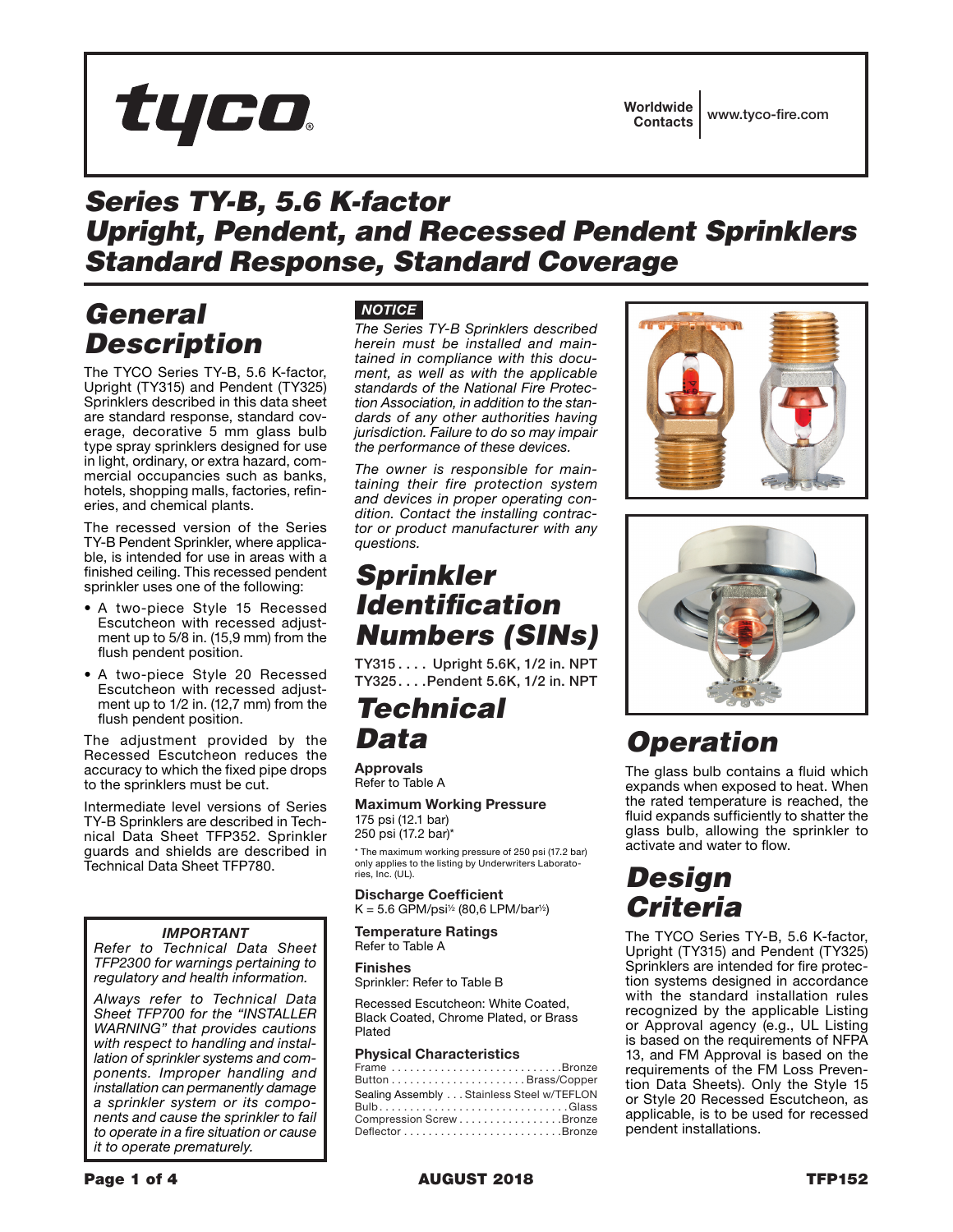### TFP152 Page 2 of 4



*SERIES TY-B UPRIGHT (TY315) AND PENDENT (TY325) SPRINKLERS 5.6 K-FACTOR, 1/2 INCH NPT, STANDARD RESPONSE*



*FIGURE 3 W-TYPE 7 RECESSED SPRINKLER WRENCH*

# *Installation*

The TYCO Series TY-B, 5.6 K-factor, Upright (TY315) and Pendent (TY325) Sprinklers must be installed in accordance with this section.

### General Instructions

Do not install any bulb type sprinkler if the bulb is cracked or there is a loss of liquid from the bulb. With the sprinkler held horizontally, a small air bubble should be present. The diameter of the air bubble is approximately 1/16 in. (1,6 mm) for the 135°F (57°C) to 3/32 in. (2,4 mm) for the 360°F (182°C) temperature ratings.

A leak-tight 1/2 in. NPT sprinkler joint should be obtained by applying a minimum-to-maximum torque of 7 to 14 lb-ft (9,5 to 19,0 N·m). Higher levels of torque may distort the sprinkler inlet and cause leakage or impairment of the sprinkler.

Do not attempt to compensate for insufficient adjustment in the escutcheon plate by under- or over-tightening the sprinkler. Readjust the position of the sprinkler fitting to suit.

Upright and Pendent Sprinklers The Series TY-B Upright and Pendent Sprinklers must be installed in accordance with the following instructions.

**Step 1.** Install pendent sprinklers in the pendent position; install upright sprinklers in the upright position.

**Step 2.** With pipe-thread sealant applied to the pipe threads, handtighten the sprinkler into the sprinkler fitting.

**Step 3.** Tighten the sprinkler into the sprinkler fitting using only the W-Type 6 Sprinkler Wrench (Figure 2). With reference to Figure 1, apply the W-Type 6 Sprinkler Wrench to the wrench flats. Torque sprinklers 7 to 14 lb-ft (9,5 to  $19,0 \text{ N}\cdot\text{m}$ ).

#### Recessed Pendent Sprinklers

The Series TY-B Recessed Pendent Sprinklers must be installed in accordance with the following instructions.

**Step A.** After installing the Style 15 or Style 20 Mounting Plate, as applicable, over the sprinkler threads and with pipe-thread sealant applied to the pipe threads, hand-tighten the sprinkler into the sprinkler fitting.

**Step B.** Tighten the sprinkler into the sprinkler fitting using only the W-Type 7 Recessed Sprinkler Wrench (Figure 3). With reference to Figure 1, apply the W-Type 7 Recessed Sprinkler Wrench to the sprinkler wrench flats. Torque sprinklers 7 to 14 lb-ft (9,5 to 19,0 N·m).

**Step C.** After the ceiling is installed or the finish coat is applied, slide on the Style 15 or Style 20 Closure over the Series TY-B Sprinkler and push the Closure over the Mounting Plate until its flange contacts the ceiling.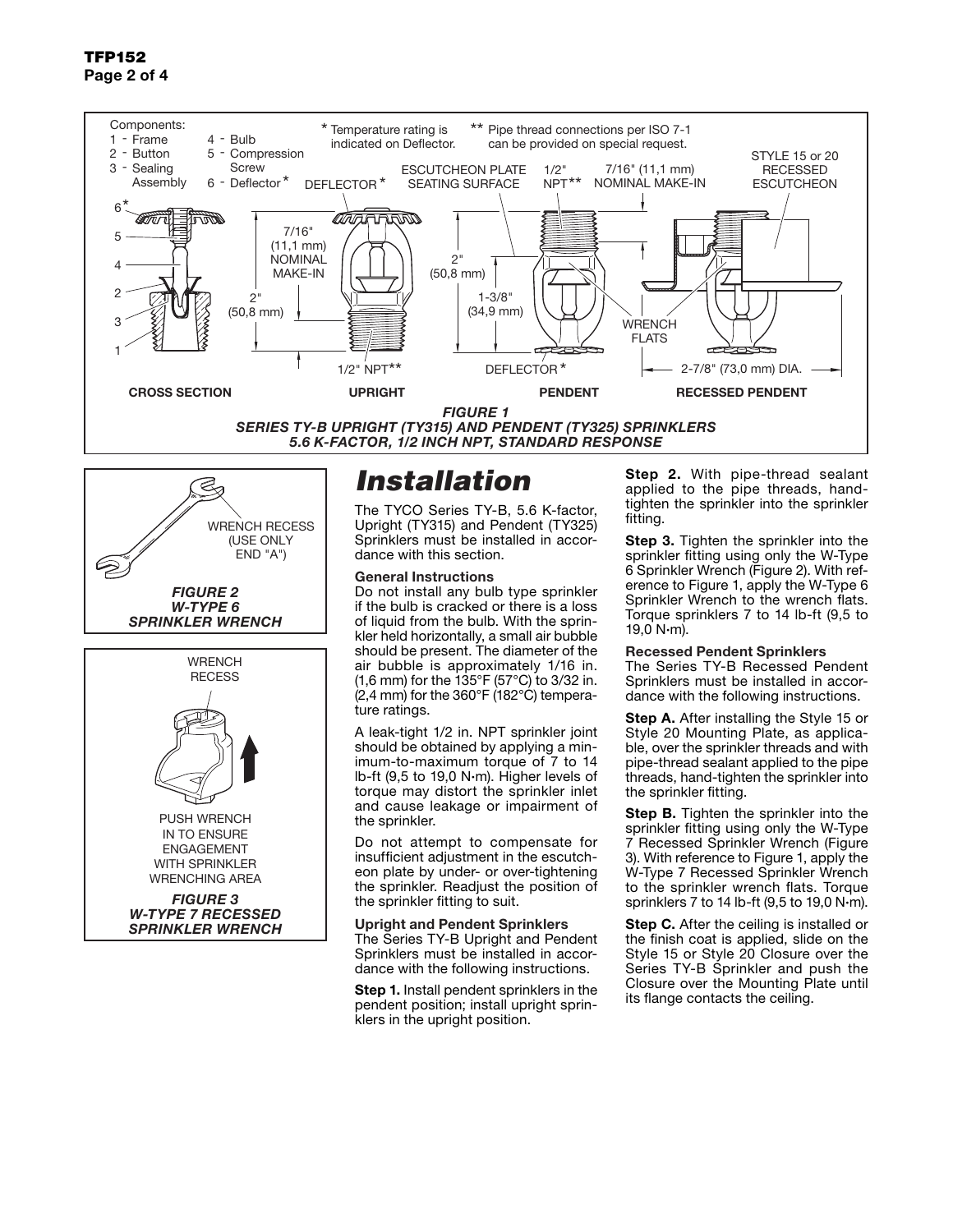## *Care and Maintenance*

The TYCO Series TY-B, 5.6 K-factor, Upright (TY315) and Pendent (TY325) Sprinklers must be maintained and serviced in accordance with this section.

Before closing a fire protection system main control valve for maintenance work on the fire protection system that it controls, obtain permission to shut down the affected fire protection system from the proper authorities and notify all personnel who may be affected by this action.

Absence of the outer piece of an escutcheon, which is used to cover a clearance hole, can delay sprinkler operation in a fire situation.

The owner must assure that the sprinklers are not used for hanging any objects and that the sprinklers are only cleaned by means of gently dusting with a feather duster; otherwise, nonoperation in the event of a fire or inadvertent operation may result.

Sprinklers which are found to be leaking or exhibiting visible signs of corrosion must be replaced.

Automatic sprinklers must never be painted, plated, coated, or otherwise altered after leaving the factory. Modified sprinklers must be replaced. Sprinklers that have been exposed to corrosive products of combustion, but have not operated, should be replaced if they cannot be completely cleaned by wiping the sprinkler with a cloth or by brushing it with a soft bristle brush.

Care must be exercised to avoid damage to the sprinklers before, during, and after installation. Sprinklers damaged by dropping, striking, wrench twist/slippage, or the like, must be replaced. Also, replace any sprinkler that has a cracked bulb or that has lost liquid from its bulb. (Ref. Installation Section.)

Thereafter, annual inspections per NFPA 25 are required; however, instead of inspecting from the floor level, a random sampling of close-up visual inspections should be made.

The owner is responsible for the inspection, testing, and maintenance of their fire protection system and devices in compliance with this document, as well as with the applicable standards of the National Fire Protection Association (e.g., NFPA 25), in addition to the standards of any other authorities having jurisdiction. Contact the installing contractor or product manufacturer with any questions.

Automatic sprinklers are recommended to be inspected, tested, and maintained by a qualified Inspection Service in accordance with local requirements and/or national codes.

# *Limited Warranty*

For warranty terms and conditions, visit www.tyco-fire.com.

## *Ordering Procedure*

Contact your local distributor for availability. When placing an order, indicate the full product name and Part Number (P/N).

### Sprinkler Assemblies with NPT Thread Connections

Specify: Series TY-B Upright or Pendent (specify) Sprinkler, SIN (specify), K=5.6, Standard Response, (specify) temperature rating, (specify) finish, P/N (specify, refer to Table B)

### Recessed Escutcheon

Specify: Style 15 Recessed Escutcheon with (specify\*) finish, P/N (specify\*)

Specify: Style 20 Recessed Escutcheon with (specify\*) finish, P/N (specify\*)

\* Refer to Technical Data Sheet TFP770

### Sprinkler Wrench

Specify: W-Type 6 Sprinkler Wrench, P/N 56-000-6-387

Specify: W-Type 7 Sprinkler Wrench, P/N 56-850-4-001





*WITH TWO-PIECE 1/2 INCH TOTAL ADJUSTMENT STYLE 20 RECESSED ESCUTCHEON*